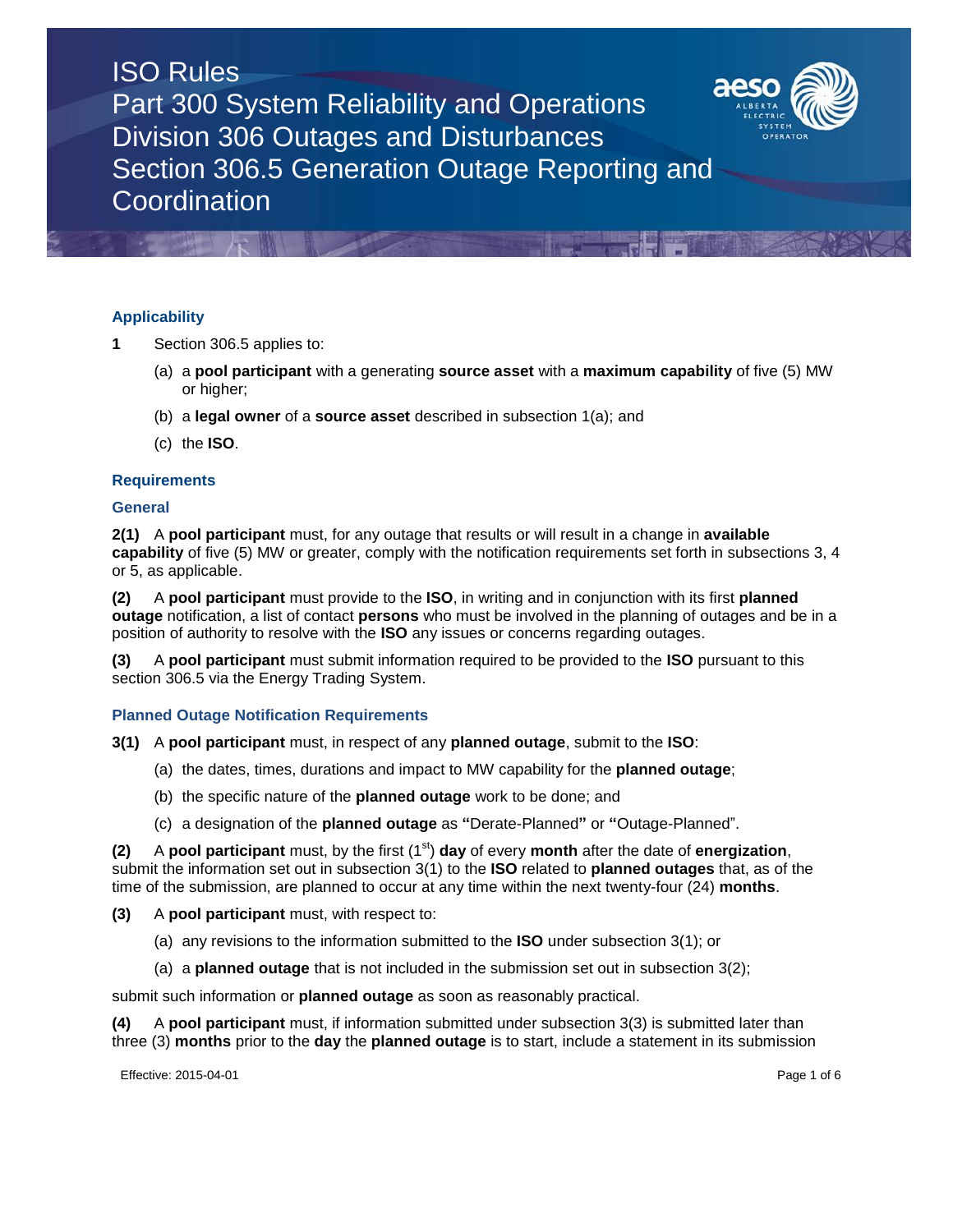

setting out the reasons that the information varies from the original subsection 3(1) submission or was not included in the submission set out in subsection 3(2).

## **Unplanned Outage Notification Requirements**

- **4(1)** A **pool participant** must, in respect of a **delayed forced outage**, submit to the **ISO**:
	- (a) the dates, times, durations and impact to MW capability for the **delayed forced outage**;
	- (b) the specific nature of the **delayed forced outage** work to be done; and
	- (c) a designation of the **delayed forced outage** as **"**Derate-Forced**"** or **"**Outage-Forced".

**(2)** A **pool participant** must also, in respect of a **delayed forced outage** for which the **pool participant** has less than twenty-four (24) hours between the time of discovering the circumstances requiring the **delayed forced outage** and the time of commencing the **delayed forced outage**, through contacting the ISO by telephone, on a telephone number that the ISO designates, which must contain a voice recording system.

#### **Forced Outage Notification Requirements**

**5** A **pool participant** must, as soon as reasonably practicable, submit **automatic forced outage** information as follows:

- (a) through contacting the ISO by telephone, on a telephone number that the ISO designates, which must contain a voice recording system; and
- (b) submit a designation of the **automatic forced outage** as "Derate-Forced" or "Outage-Forced".

## **Authority to Issue an Outage Cancellation Directive**

- **6(1)** The **ISO** may, if after:
	- (a) completing the assessments and procedures set out in subsections 7(2) through 7(6) the **ISO**  determines that there remains:
		- (i) an immediate need on a short term basis for services provided by certain **source assets** to maintain the necessary level of **reliability** or **adequacy**, as the case may be; and
		- (ii) a high probability that the situation will not be alleviated in a voluntary manner:
			- (A) by any **pool participants** amending or revising outage plans; or
			- (B) through the ordinary course operation of the market; and
	- (b) taking into account the factors set out in subsection 7(7) below,

issue a **directive** to cancel any one (1) or more of a **planned outage** or a **delayed forced outage**.

**(2)** The **ISO** must not issue a **directive** canceling an outage without the authorization of the Chief Executive Officer of the **ISO** or his designee.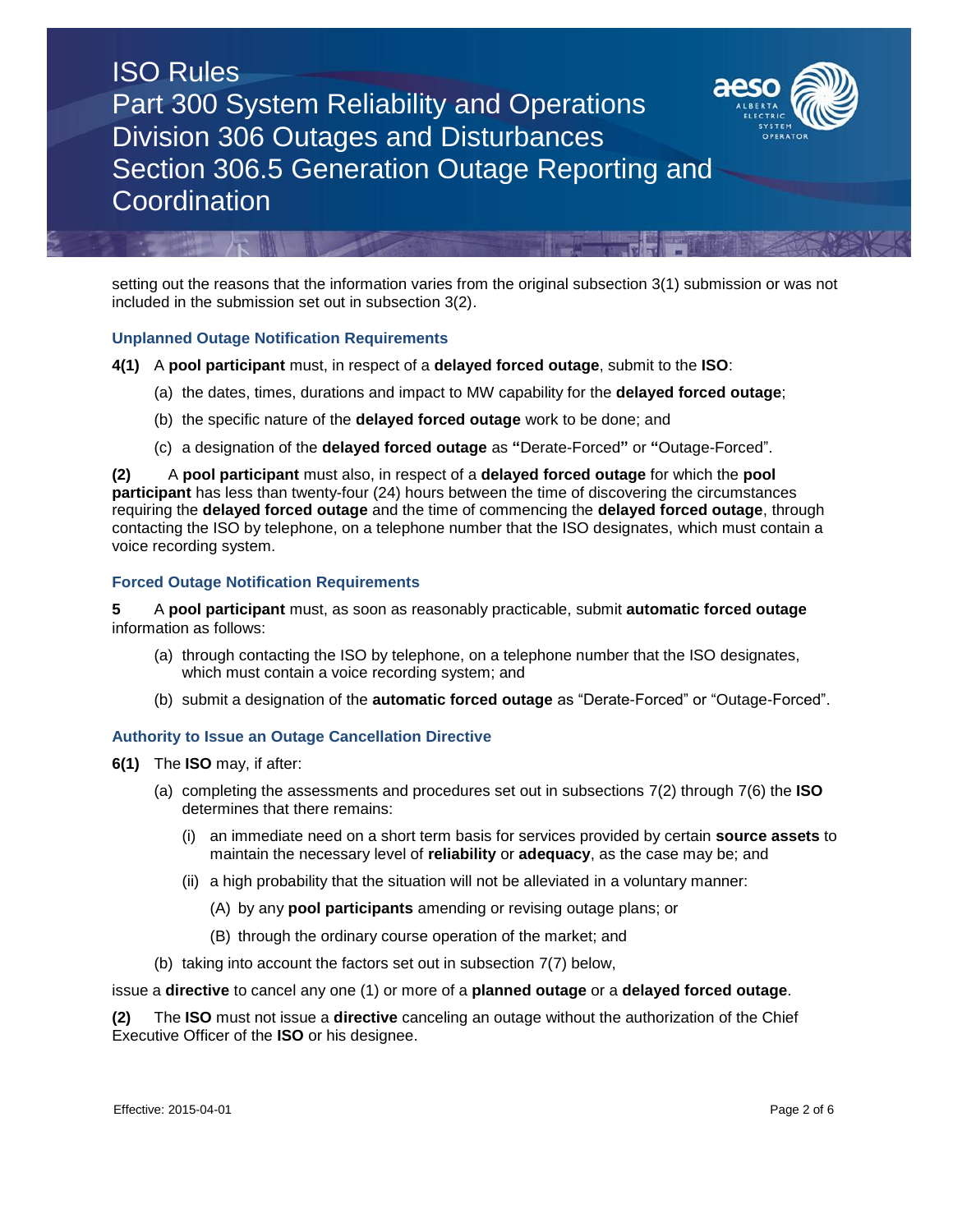

#### **Outage Cancellation Procedure**

**7(1)** The **ISO** must, prior to issuing a **directive** canceling an outage, comply with the procedures set out in subsection 7(2) through 7(8) in sequence.

**(2)** The **ISO** must consider and analyze the results of the **adequacy** assessments undertaken in accordance with subsection 2 of section 202.6 of the **ISO rules**, *Adequacy of Supply*, and perform a further assessment of the status of all **source assets** based on all **planned outage** plans **pool participants** submit under subsection 3.

- **(3)** The **ISO** must:
	- (a) after completing the assessments and taking into account the total amount of all generating **source assets** which are planned for outages; and
	- (b) if the **ISO** anticipates a high probability of a supply **adequacy** shortfall or **reliability** concern

notify **market participants** on the AESO website of its determination.

**(4)** The **ISO** must continue to conduct further situational analysis to seek to alleviate the potential supply **adequacy** shortfall or **reliability** concern and avoid the cancellation of any outages.

**(5)** The **ISO** must post the determination referred to in subsection 7(3) above for a minimum period of one (1) calendar week, and in anticipation that certain **pool participants** may have flexibility to voluntarily amend plans for outages to assist in the alleviation of the supply **adequacy** shortfall or **reliability** situation.

**(6)** The **ISO** must, if the **ISO** posting referred to in subsection 7(5) and any resulting voluntary actions do not result in a reduction in the total amount of generating **source asset** capacity planned for outages such that the forecast supply **adequacy** shortfall or **reliability** remains unresolved, contact the individual **pool participants** to request that they further review outage plans.

**(7)** The **ISO** must consider all of the following factors in its determination as to whether or not to issue a **directive** canceling an outage as contemplated in this subsection 7:

- (a) the economic and operational consequences for the **legal owner** of the **source asset** and for any designated **pool participant**, if a different **person**;
- (b) the operational and functional impact on the **source asset** if the outage is cancelled;
- (c) the effectiveness of canceling the outage in alleviating the supply **adequacy** shortfall or **reliability** concern;
- (d) the historical frequency that a given **source asset** has been the subject of outage cancellations relative to other **source assets**;
- (e) the length of time of, and reasons for, any outage the **pool participant** has previously submitted to the **ISO** under the reporting requirements set out in this section 505.6;
- (f) the extent to which the outage will begin or end during the period of the forecast supply **adequacy** shortfall or **reliability** concern;
- (g) any requirements or material implications under or related to any applicable municipal,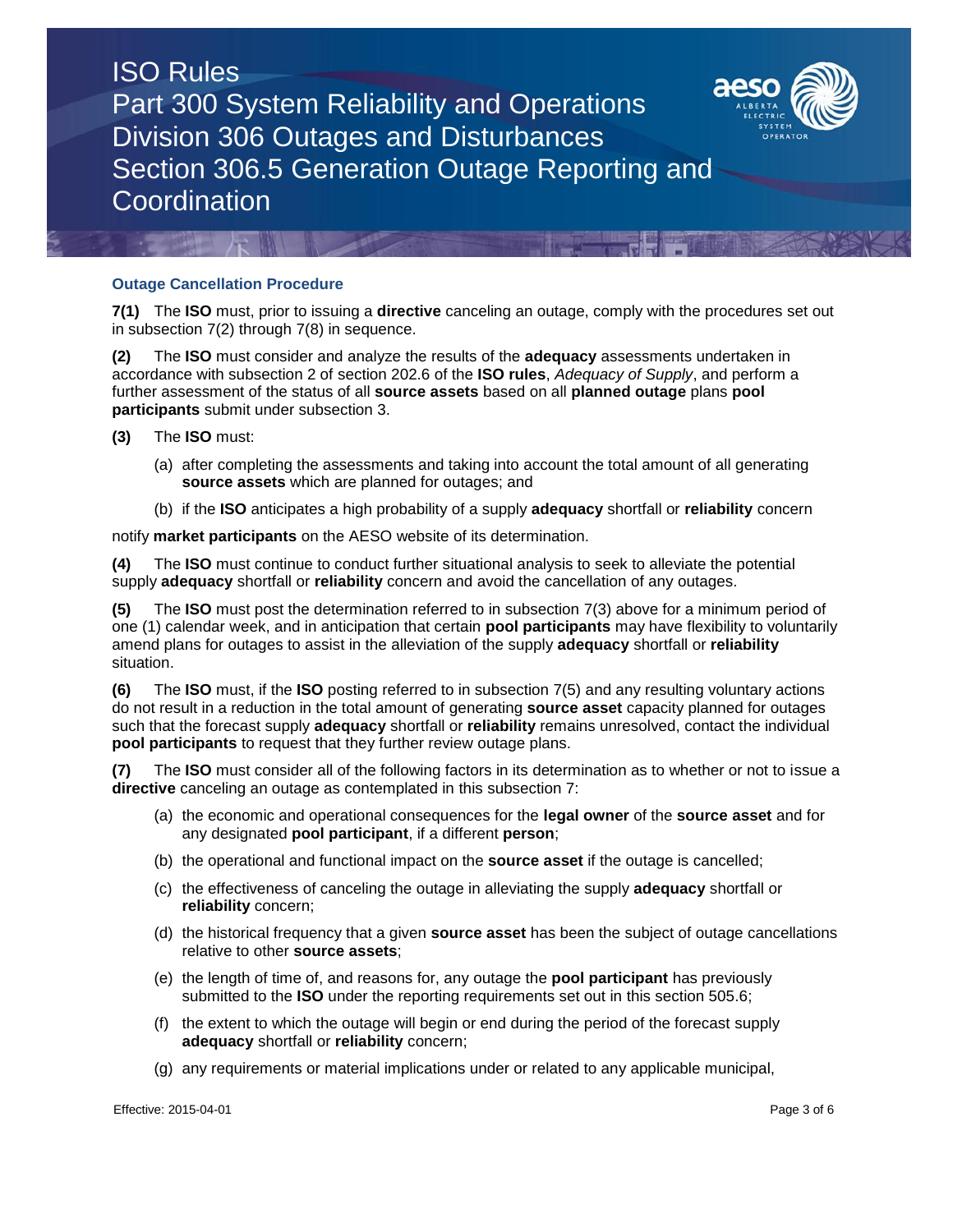



(h) the practicality and effectiveness of market-based solutions to alleviate the supply **adequacy**  shortfall or **reliability** concern, including a consideration of load curtailment options.

**(8)** The **ISO** must not issue a **directive** canceling an outage more than ninety (90) **days** in advance of the first **day** of the period which has been determined to be the commencement of the **reliability** or **adequacy** shortfall.

#### **Outage Planned Costs and Work Submission**

**8(1)** A **pool participant** who has received a **directive** for the cancellation of an outage must use all reasonable efforts to submit to the **ISO** in advance of the period when the outage would have occurred:

- (a) a detailed description and estimation of the work, which was to have been carried out during the outage, including an itemization of the specific plant, machinery and equipment which are the subject of the work during the that period; and
- (b) an estimate of any known or anticipated **incremental generation costs** that may be the basis for a claim for compensation under these **ISO rules**.

**(2)** The submissions set out in subsection 8(1) do not limit compensation claims for other reasonable demonstrable costs.

#### **Time Constrained Outage Cancellation**

**9** The **ISO** may, notwithstanding subsection 7, dispense with any or all of the procedures set out in that subsection 7 and proceed to issue a **directive** to cancel an outage, if in the **ISO**'s opinion, it is evident that immediate **reliability** or **adequacy** circumstances do not allow sufficient time to permit the **ISO** to comply with such procedures.

#### **Outage Cancellation Report**

**10** The **ISO** must, if it issues a **directive** under subsection 6 to cancel an outage, prepare a report and post it on the AESO website, which report must contain:

- (a) an explanation of the circumstances, background and chronological events that caused and are related to the issuance of the **directive** cancelling the outage;
- (b) the particulars of the outage that was cancelled, including date of cancellation, duration and MW affected;
- (c) any material market impacts known to the **ISO**;
- (d) whether the cancellation was a time and procedurally constrained one under subsection 9, and if so, the reasons for a decision to depart from any prescribed procedures set out in subsection 7; and
- (e) any other matters that, in the **ISO**'s opinion, are necessary in order to provide a full and complete explanation to **market participants** of the decision.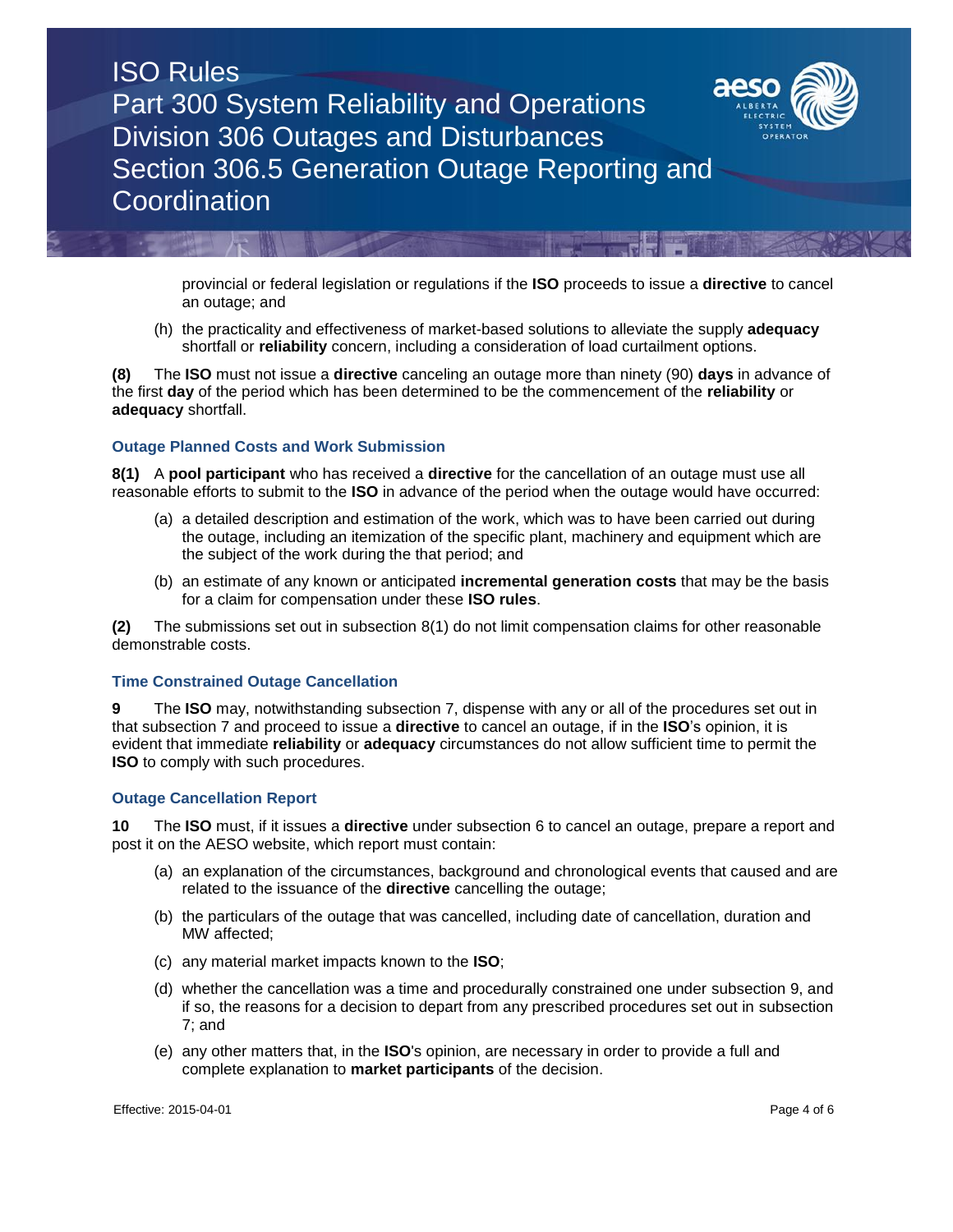

#### **Payment Eligibility for Incremental Generation Costs and Claim Limitations**

**11(1)** Subject to this subsection 11, subsection 5.1 of section 103.4 of the **ISO rules**, *Power Pool Financial Settlement* and the definition of **incremental generation costs**, a **pool participant** or **legal owner** of a generating **source asset**, or both of them if different **persons**, that has complied with a **directive** to cancel an outage issued pursuant to subsection 6, is eligible to receive payment for **incremental generation costs** from the **ISO**.

**(2)** A **pool participant** or a **legal owner** who is a claimant under this subsection 11 must, within forty (40) **days** after the end of the **settlement period** related to the period during which the **directive** was effective, provide the **ISO** with a written statement which contains:

- (a) the detailed information of the claim and calculation of **incremental generation costs** as incurred and caused by the cancellation, to the extent those details and calculations are known or estimable as of the date of delivery of the statement to the **ISO**; or
- (b) if any detailed information or calculations are not known or estimable as of the date of delivery of the statement, an estimate of the date by which any of the outstanding information or calculations required under subsection 11(2)(a) will be finally determined and delivered to the **ISO**.

**(3)** A **pool participant** or a **legal owner** who is a claimant under this subsection 11 must provide the **ISO** with a supplementary written statement setting out all outstanding information or calculations as soon as reasonably practicable after the delivery of the original statement, but in any event no later than one (1) year after the end of the **settlement period** related to the period during which the cancellation **directive** was effective.

**(4)** A **pool participant** or a **legal owner** who is a claimant under this subsection 11 must provide to the **ISO**:

- (a) any and all of its own and third party supporting data, records, invoices, formulas, calculations, third party contract claims and related terms and conditions;
- (b) any other information or materials used to calculate or determine the amounts claimed in the statement or any supplementary statement; and
- (c) any other detail and information the **ISO** may reasonably request

in order to verify the **incremental generation costs**, claims, calculations and particulars.

**(5)** The **ISO** must approve the compensation and settlement in respect of any **incremental generation costs** on or before the fortieth (40<sup>th</sup>) **day** following the **day** of the receipt by the **ISO** of the last of the initial statement, supplementary statement or deficiency materials.

**(6)** The **ISO** must reject the portion of a claim for **incremental generation costs** related to any of the following:

- (a) costs or claims related to a cancellation for which the claimant is eligible for compensation pursuant to the provisions of a **transmission must-run** contract with the **ISO**;
- (b) costs or claims associated with or related to the claimant's market or hedging portfolio, other than those allowed under subsection (iv)(d)(B) of the definition of **incremental generation**